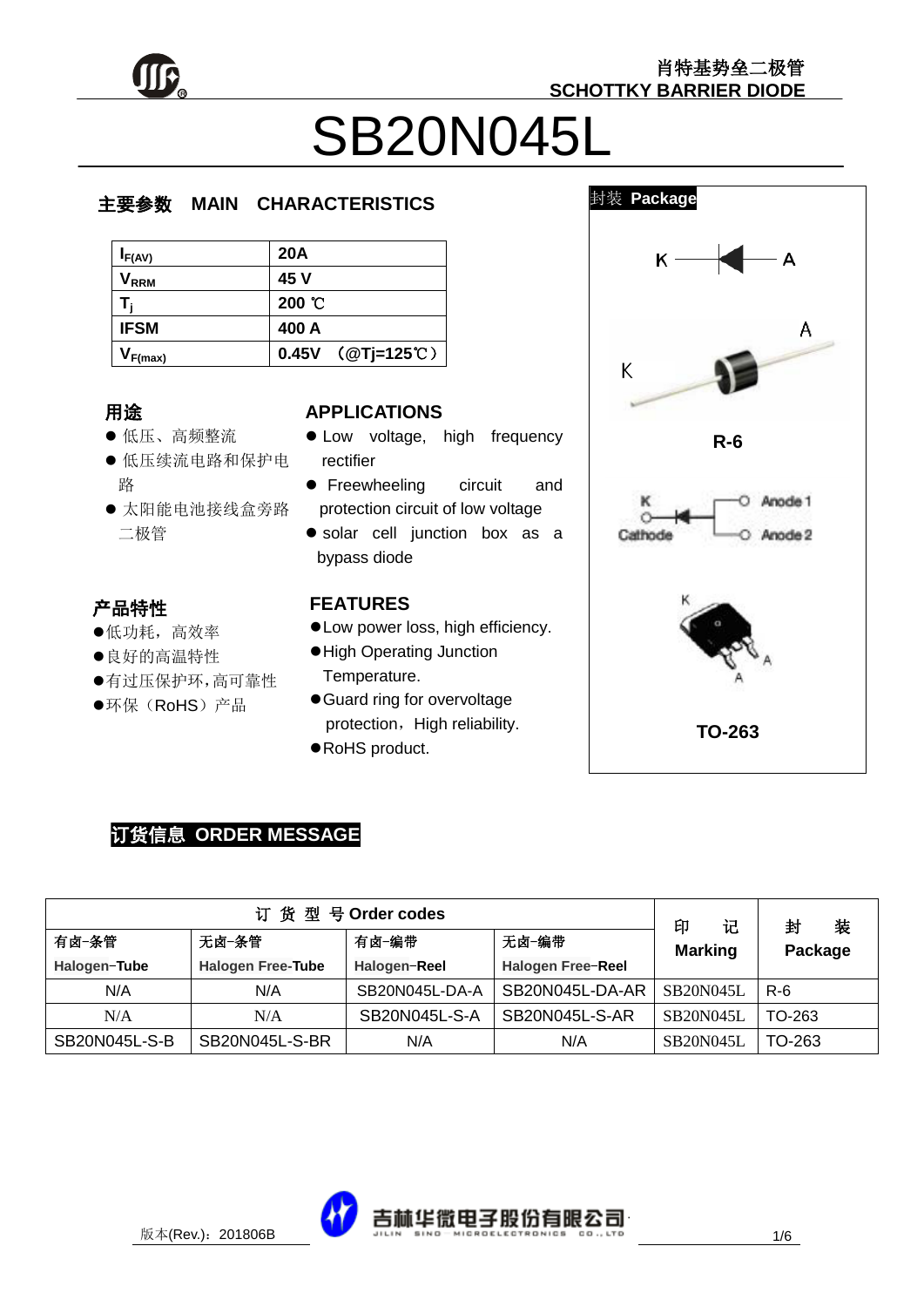## **R**

### 肖特基势垒二极管 **SCHOTTKY BARRIER DIODE**

| 绝对最大额定值<br><b>ABSOLUTE RATINGS (Tc=25°C)</b>                   |                         |             |             |  |
|----------------------------------------------------------------|-------------------------|-------------|-------------|--|
| 目<br>项                                                         | 븅<br>符                  | 数<br>值      | 单<br>位      |  |
| <b>Parameter</b>                                               | <b>Symbol</b>           | Value       | <b>Unit</b> |  |
| 最大反向重复峰值电压                                                     |                         | 45          | V           |  |
| Repetitive peak reverse voltage                                | <b>V</b> <sub>RRM</sub> |             |             |  |
| 最大直流阻断电压                                                       |                         |             | $\vee$      |  |
| Maximum DC blocking voltage                                    | $V_{DC}$                | 45          |             |  |
| 正向平均整流电流                                                       |                         | 20          | A           |  |
| <b>Average Rectified Forward Current</b>                       | $I_{F(AV)}$             |             |             |  |
| 正向峰值浪涌电流                                                       | $I_{FSM}$               |             | A           |  |
| Surge non repetitive forward current                           |                         | 400         |             |  |
| (额定负载 8.3ms 半正弦波—按 JEDEC 方法)                                   |                         |             |             |  |
| 8.3 ms single half-sine-wave (JEDEC Method)                    |                         |             |             |  |
| 正向工作结温                                                         | $T_{J}$                 | $-50 - 200$ | °C          |  |
| Operating junction temperature In DC forward mode              |                         |             |             |  |
| 反向工作结温                                                         |                         | $-50 - 150$ |             |  |
| At reduced reverse voltage: $VR \le 80\%$ VRRM                 |                         |             |             |  |
| 反向工作结温                                                         |                         |             |             |  |
| $-50 - 170$<br>At reduced reverse voltage: $VR \leq 50\%$ VRRM |                         |             |             |  |
| 储存温度<br>$-50 - 170$                                            |                         |             | °C          |  |
| Storage temperature range                                      | $T_{\mathtt{STG}}$      |             |             |  |

### @电特性 **ELECTRICAL CHARACTERISTICS**

| 项<br>目           | 测试条件                               |                 | 典型值        | 最大值        | 单位          |
|------------------|------------------------------------|-----------------|------------|------------|-------------|
| <b>Parameter</b> | <b>Tests conditions</b>            |                 | Value(typ) | Value(max) | <b>Unit</b> |
|                  | Ti =25℃                            | $V_R = V_{RRM}$ | 53         | 200        | μA          |
| ΙŖ               | Tj =125 $^{\circ}$ C               | $V_R = V_{RRM}$ | 5.5        | 150        | mA          |
| $V_F$            | Ti =25℃                            | $I_F = 20A$     | 0.47       | 0.50       |             |
|                  | Ti =125 $^\circ\hspace{-0.15cm}$ C | $I_F = 20A$     | 0.42       | 0.45       |             |

### 热特性 **THERMAL CHARACTERISTICS**

| 项<br>目                                      | 符<br>号 | 最小值           | 最大值        | 单<br>位     |                  |
|---------------------------------------------|--------|---------------|------------|------------|------------------|
| <b>Parameter</b>                            |        | <b>Symbol</b> | Value(min) | Value(max) | <b>Unit</b>      |
| 结到管壳的热阻                                     | R-6    |               |            | 3.0        |                  |
| Thermal resistance from<br>junction to case | TO-263 | $Rth(i-c)$    |            | 1.9        | $\mathcal{C}$ MV |

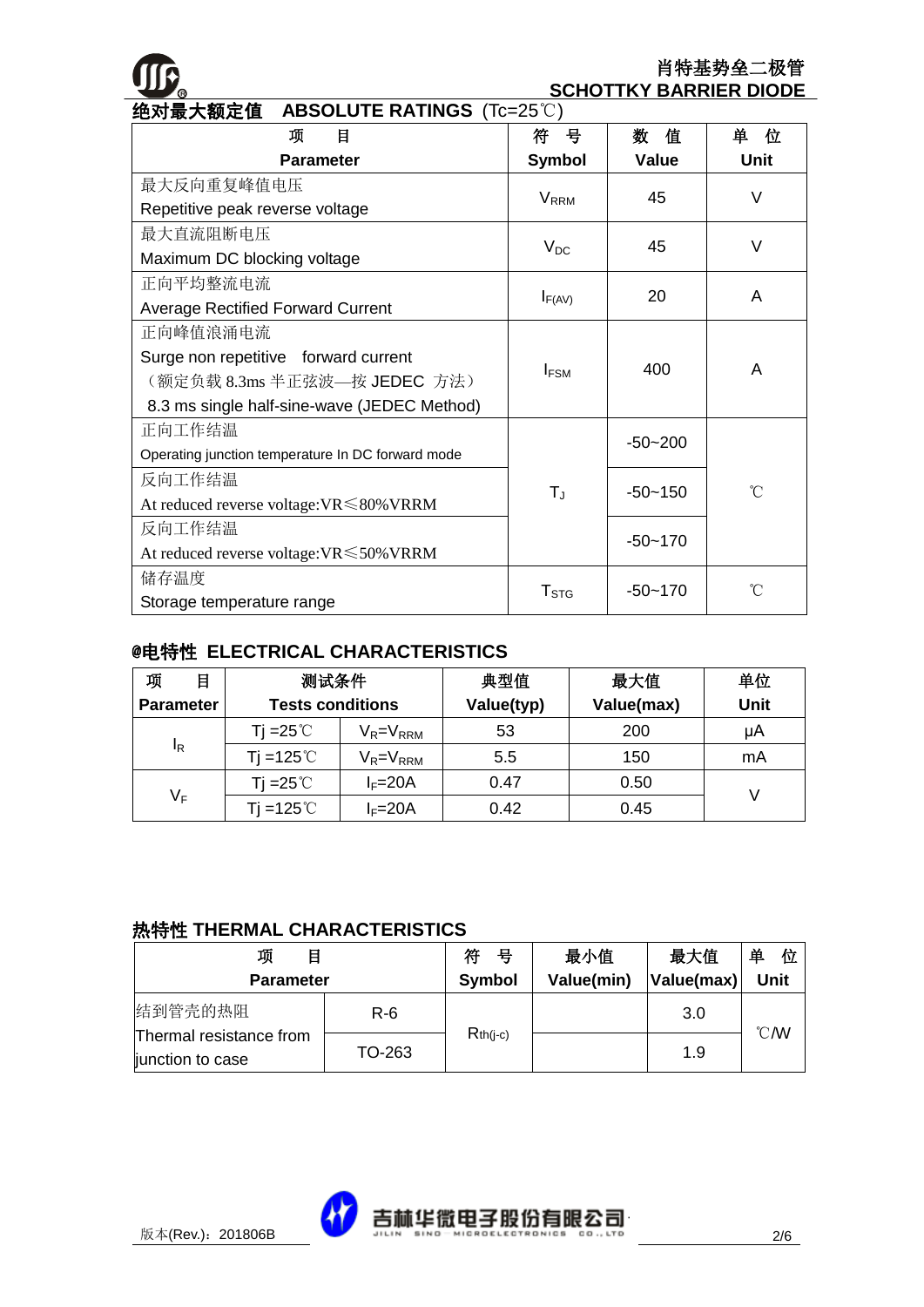

### 特征曲线 特征曲线 **ELECTRICAL CHARACTERISTICS**



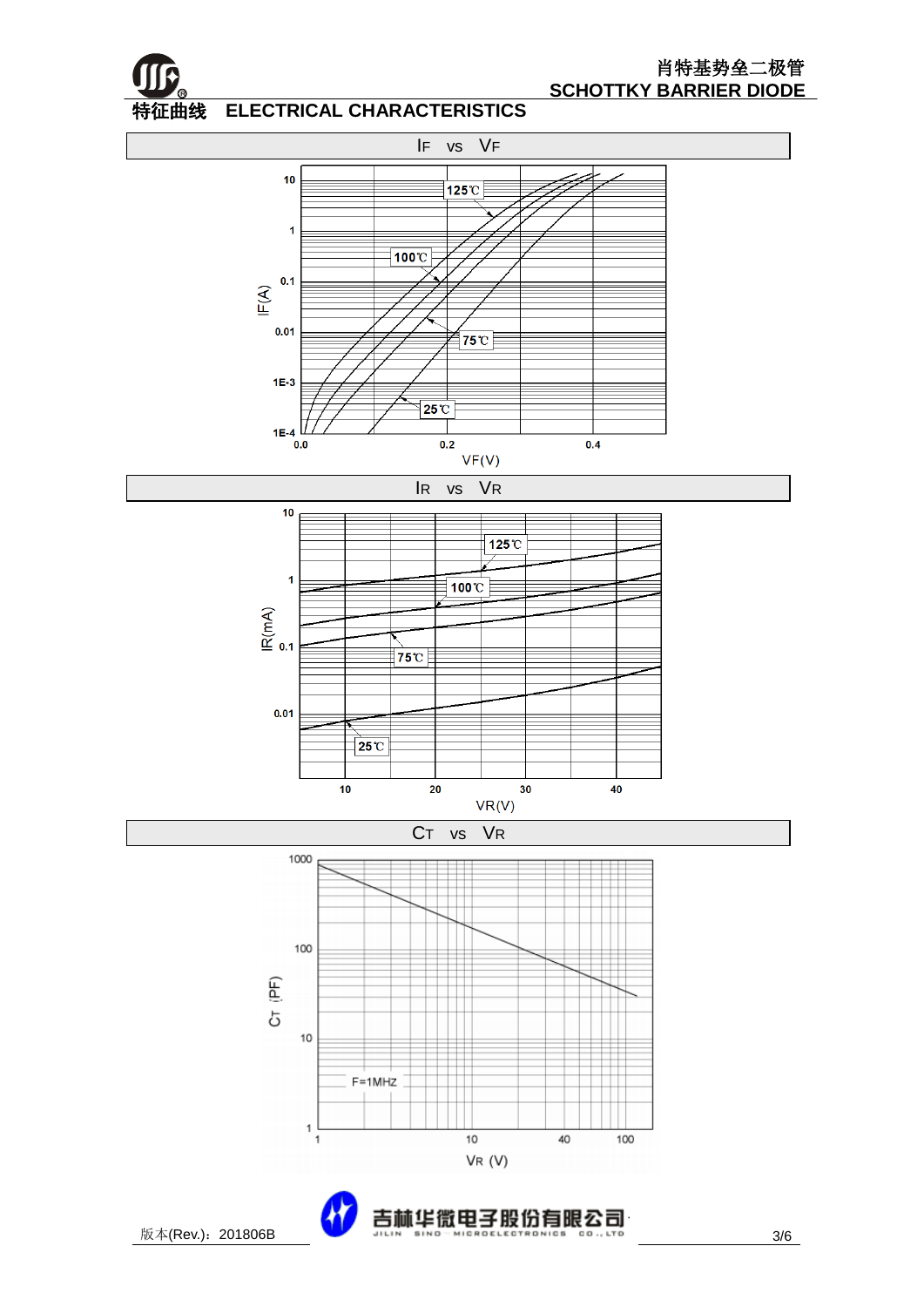



| 符号<br>symbol | Min  | Max  |
|--------------|------|------|
| A            | 25.4 |      |
| B            | 8.6  | 9.1  |
| Ĉ            | 1.2  | 1.3  |
|              | 8.6  | 9.1  |
| E            | 59.4 | 62.9 |

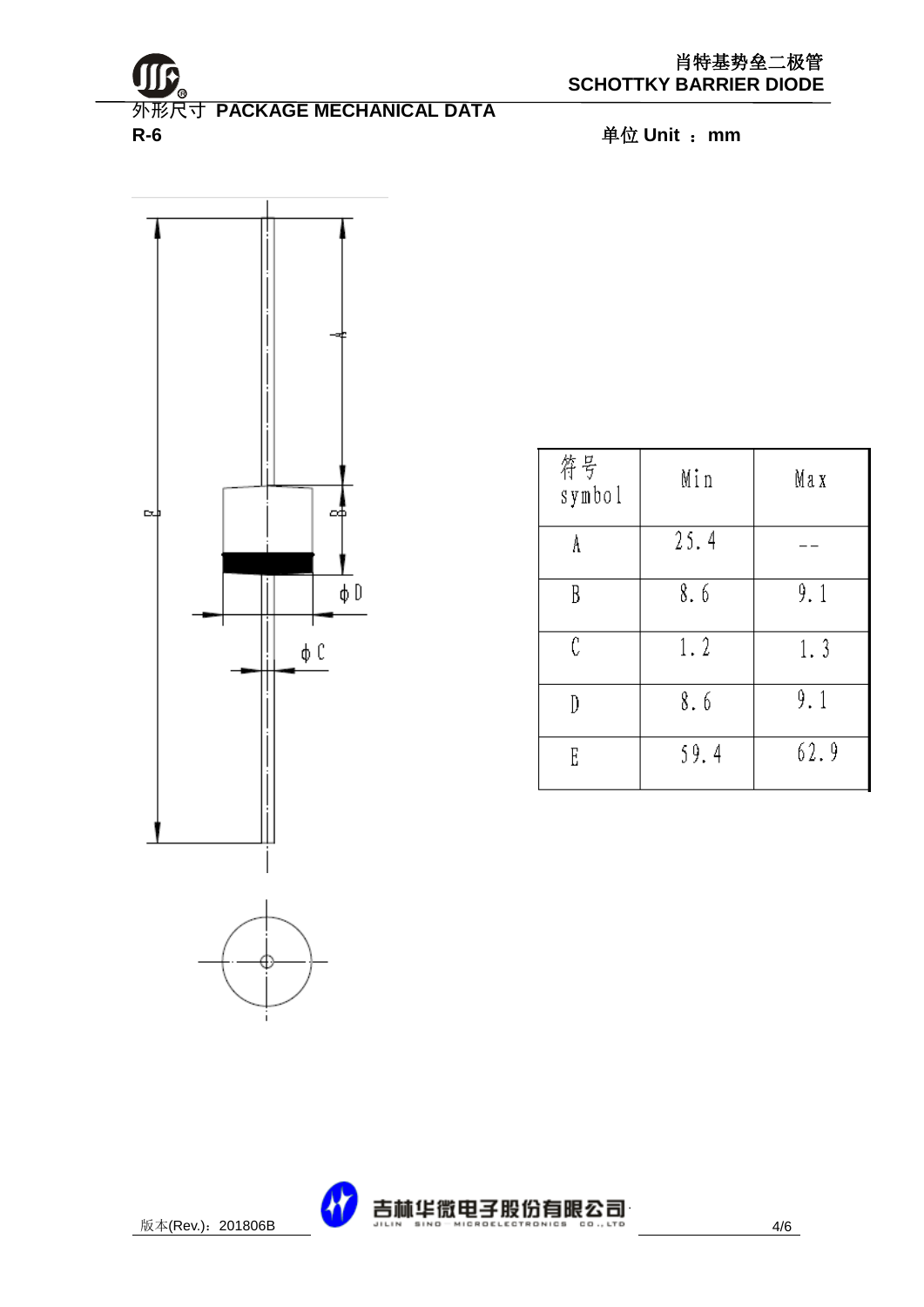

外形尺寸 **PACKAGE MECHANICAL DATA TO-263** 单位 **Unit** :**mm**



| 符号<br>symbol   | MIN  | MAX   |
|----------------|------|-------|
| Α              | 4.50 | 4.90  |
| B              | 1.20 | 1.40  |
| D              | 8.40 | 8.80  |
| E              | 9.50 | 10.50 |
| F              | 1.20 | 1.40  |
| F <sub>1</sub> | 2.50 | 2.90  |
| G              | 4.50 | 5.50  |
| L1             | 1.30 | 1.60  |
| O              | 1.20 | 1.50  |
| b              | 0.75 | 0.95  |
| с              | 0.35 | 0.50  |
| е              | 2.49 | 2.59  |
| g              | 1.90 | 2.80  |
| ħ              | 2.30 | 3.30  |

### 编带 REEL





|        | UNI:nn)<br>g.<br>尺寸规格 |               |             |                |                 |
|--------|-----------------------|---------------|-------------|----------------|-----------------|
|        |                       |               |             |                |                 |
| ÷      | ± 0.3                 | $0.9 \pm 0.1$ | $.15 + 0.2$ | $1, 5 \pm 0.2$ | $.5 + 0.2/-0.1$ |
| 兽<br>服 |                       | P 0           |             |                |                 |
|        | $.5 + 0.2/-0.$        | ±0.2          | ± 0.1       | 6 ± 0.2        | 0.35±0.05       |
| 规格     |                       | BO            |             |                |                 |
| 尺寸     | $4.9 \pm 0.2$         | $6.0 \pm 0.2$ |             |                |                 |